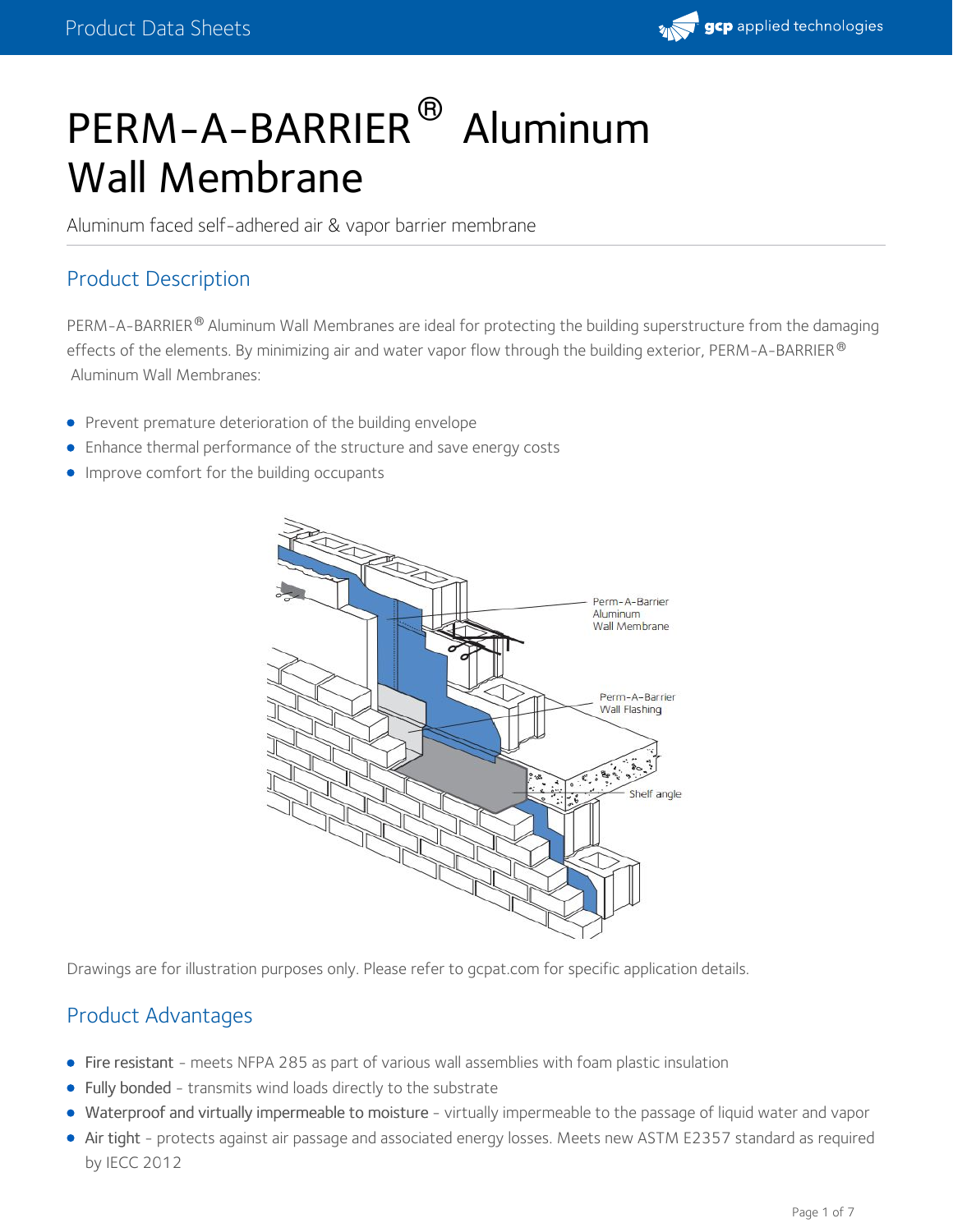

- Aluminum faced film provides extended UV exposure, improved sealant adhesion to film, dimensional stability, high tear strength, puncture and impact resistance
- Flexible accommodates minor settlement and shrinkage movement
- Controlled thickness factory made sheet ensures constant, non-variable site application
- Aggressive, conformable adhesive allows self-sealing around mechanical fasteners
- Wide application window
	- **PERM-A-BARRIER**<sup>®</sup> Aluminum Wall Membrane surface and ambient temperatures at  $5^{\circ}$ C (40°F) and above
	- PERM-A-BARRIER® Low Temperature Aluminum Wall Membrane surface and ambient temperatures between 25°F (-4°C) and 60°F (16°C)

## System Components

- PERM-A-BARRIER Aluminum Wall Membrane standard grade for use at installation temperatures above 40°F **®**  $(5^{\circ}C)$
- PERM-A-BARRIER® Low Temperature Aluminum Wall Membrane low temperature grade for use at installation temperatures between 25°F (-4°C) and 60°F (16°C)
- PERM-A-BARRIER® Primer Plus water-based vapor permeable primer used to facilitate tenacious adhesion of PERM-A-BARRIER® self-adhered membranes to the substrate
- PERM-A-BARRIER® WB Primer high tack, water-based primer for use with PERM-A-BARRIER® Wall Membranes on cementitious and exterior gypsum wallboards
- **BITUTHENE<sup>®</sup> Primer B2 LVC** low VOC primer for priming green concrete and damp surfaces
- S100 Sealant one part neutral curing, ultra low modulus silicone sealant for sealing penetrations, terminations, brick ties and final terminations.
- BITUTHENE<sup>®</sup> Mastic rubberized asphalt mastic for sealing penetrations, terminations, brick ties, etc.
- BITUTHENE® Liquid Membrane two component, trowel grade, asphalt modified urethane for sealing patches, terminations, brick ties, etc.
- PERM-A-BARRIER **®** Wall Flashing fully adhered throughwall flashing system
- **PERM-A-BARRIER<sup>®</sup> Aluminum Flashing fully adhered flashing for protecting and sealing critical detail areas**

## Installation

#### Safety

PERM-A-BARRIER® products must be handled properly. Vapors from the mastic and solvent-based primer are harmful and flammable. For these products, the best available information on safe handling, storage, personal protection, health and environmental considerations has been gathered. Refer to product label and SDS (Safety Data Sheet) before use. All users should acquaint themselves with this information prior to working with the material. Carefully read detailed precaution statements on the product labels and SDS before use. SDSs can be obtained from our web site or by contacting us toll free at 866-333-3SBM (3726).

## Surface Preparation

Surface must be smooth, clean, dry and free of voids, spalled areas, loose aggregate, loose nails, sharp protrusions or other matter that will hinder the adhesion or regularity of the wall membrane installation. Clean loose dust or dirt from the surface to which the wall membrane is to be applied by wiping with a clean, dry cloth or brush.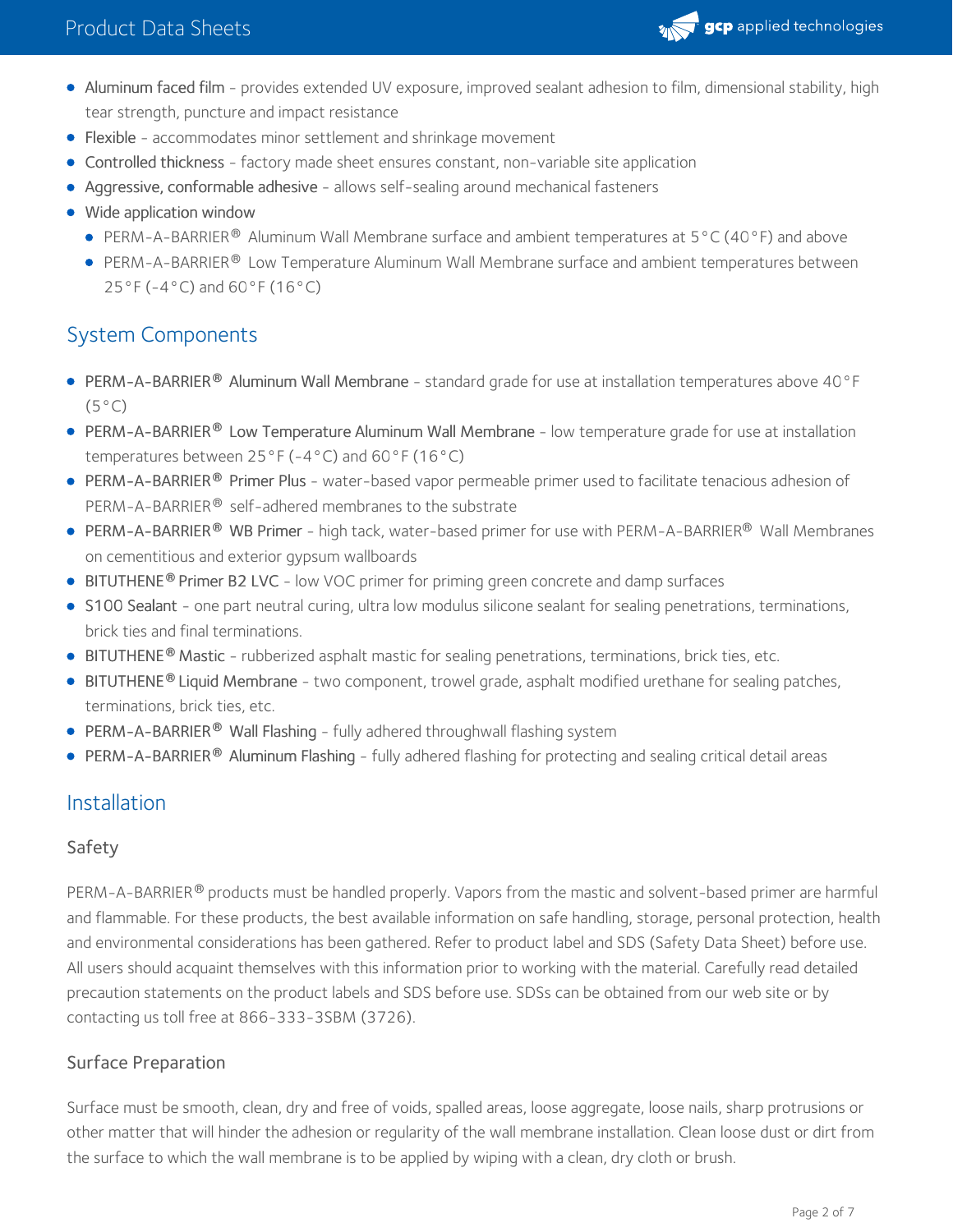

If the substrate is damp, allow to dry or use BITUTHENE®Primer B2 LVC to prepare the area to receive the membrane.

#### **Temperature**

PERM-A-BARRIER® Aluminum Wall Membrane may be applied only in dry weather when air and surface temperatures are above 40°F (5°C). PERM-A-BARRIER® Low Temperature Aluminum Wall Membrane may be applied only in dry weather when air and surface temperatures are between  $25^{\circ}F(-4^{\circ}C)$  and  $60^{\circ}F(16^{\circ}C)$ .

#### Application

PERM-A-BARRIER®Primer Plus and PERM-A-BARRIER®WB Primer are water-based primers which impart an aggressive, high tack finish on the treated substrate. They are packaged ready to use and are specifically designed to facilitate tenacious adhesion of PERM-A-BARRIER®Wall Membranes to various substrates including glass-mat faced gypsum sheathing. Refer to Technical Letter 2*, Substrate Preparation for Application of PERM-A-BARRIER®Products to* GlassMat Faced Gypsum Sheathing for priming requirements on specific glass-mat faced sheathing products.

#### Membrane Application

Cut membrane into easily handled lengths. Apply membrane horizontally or vertically to primed substrates receiving post-applied masonry anchors (ties), such as gypsum sheathing.

Apply PERM-A-BARRIER®Aluminum Wall Membranes horizontally to the primed blockwork with projecting masonry anchors (ties), beginning at the base of the wall. Each length of the membrane must be installed so that the upper edge runs continuously along the underside of the line of masonry anchors (ties). Subsequent sheets applied above must overlap the sheet below by 2 in. (51 mm) immediately below the line of anchors (ties). Since the membrane width appropriate for this application of 18 in. (457 mm) is wider than the typical spacing between the lines of anchors (ties) 16 in. (406 mm), it will be necessary to cut the membrane at the location of the tie wires projecting from the wall to enable the sheet to be laid in place. End laps that occur in subsequent lengths that follow should maintain a minimum overlap of 2 in. (51 mm). See Figures 1 and 2.

The membrane must be pressed firmly into place with a hand roller or the back of a utility knife as soon as possible, ensuring continuous and intimate contact with the substrate to prevent water from migrating under the membrane.

In certain applications such as on soffits, ceilings or substrates such as oriented strand board (OSB), backnail the membrane along the side lap prior to installing the next sheet of membrane to ensure positive contact to the substrate. Additional fastening may be required through the field of the membrane in these applications and must be sealed with S100 Sealant, BITUTHENE®Liquid Membrane or BITUTHENE®Mastic.

Apply S100 Sealant, BITUTHENE®Mastic or BITUTHENE®Liquid Membrane to seal around the tie wire projections. Fit the PERM-A-BARRIER®Aluminum Wall Membrane tightly around all penetrations through the membrane and seal using S100 Sealant or BITUTHENE®Liquid Membrane.

Continue the membrane into all openings in the wall area, such as windows, doors, etc., and terminate at points that will prevent interior visibility. The installation must be made continuous at all framed openings. Coordinate installation of the PERM-A-BARRIER®Aluminum Wall Membrane with the roofing trade to ensure continuity with the roofing system at this critical transition area.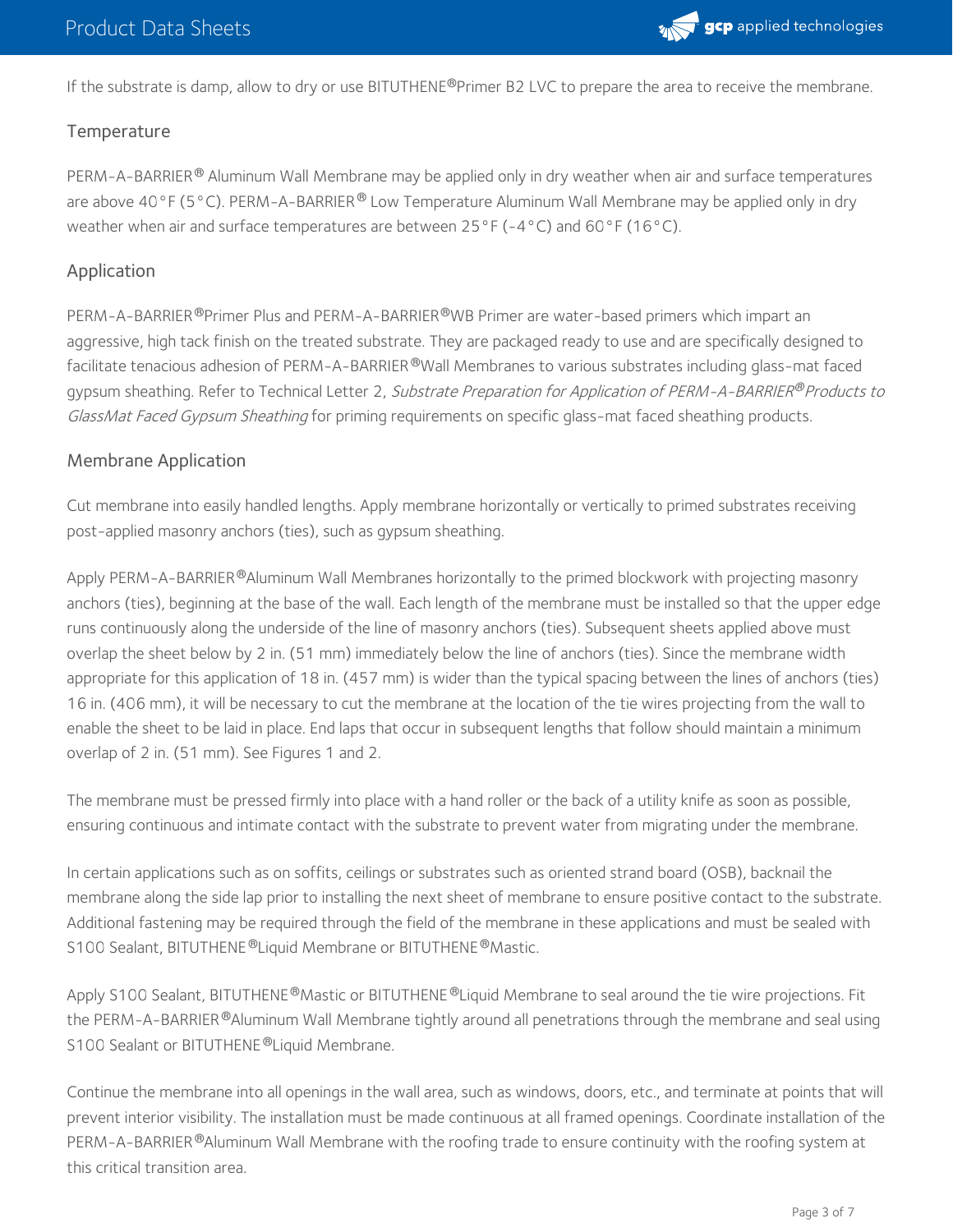

At the end of each working day, if the wall has been only partially covered, apply a bead of BITUTHENE®Mastic or BITUTHENE®Liquid Membrane along the top edge of the membrane at its termination to prevent vertical drainage of precipitation from penetrating the end and undermining the membrane adhesion. Tool the BITUTHENE  $^\circledR$ Mastic or BITUTHENE ®Liquid Membrane to ensure it is worked into the surface. For final terminations that will not be covered with membrane, S100 Sealant can be used in lieu of BITUTHENE®Mastic or BITUTHENE®Liquid Membrane. Inspect the membrane before covering and repair any punctures, damaged areas or inadequately lapped seams.

All non-water-shedding edges must be sealed with <code>S100</code> Sealant, <code>BITUTHENE®Liquid</code> Membrane or <code>BITUTHENE®</code> Mastic.

#### Membrane Repairs

Repairs must be made using PERM-A-BARRIER®Aluminum Wall Membrane sized to extend 6 in. (150 mm) in all directions from the perimeter of the affected area. The repair piece must be pressed into place with a hand roller as soon as possible to ensure continuous and intimate contact with the substrate.

#### Membrane Protection

PERM-A-BARRIER®Aluminum Wall Membranes must be protected from damage by other trades or construction materials.

## Storage and Handling Information

All materials must be protected from rain and physical damage. Pallets of PERM-A-BARRIER®Aluminum Wall Membrane must not be double stacked on the job site. Provide cover on top and all sides, allowing for adequate ventilation. Store membrane where temperatures will not exceed 90°F (32°C) for extended periods. All products must be stored in a dry area away from high heat, flames or sparks. Store only as much material at point of use as is required for each day's work.

#### Limitations

PERM-A-BARRIER®Aluminum Wall Membranes must not be applied in areas where it will be exposed to direct sunlight permanently, and must be covered within 1 year. Refer to Technical Letter 19, Exposure Guidelines for PERM-A-BARRIER®Self-Adhered Membranes.

PERM-A-BARRIER®Aluminum Wall Membrane and all other PERM-A-BARRIER®self-adhered membranes should not be applied over S100 Sealant.

## **Warranty**

PERM-A-BARRIER®products are warranted to be free of defects in manufacture for a period of 5 years. Material will be provided at no charge to replace any defective product.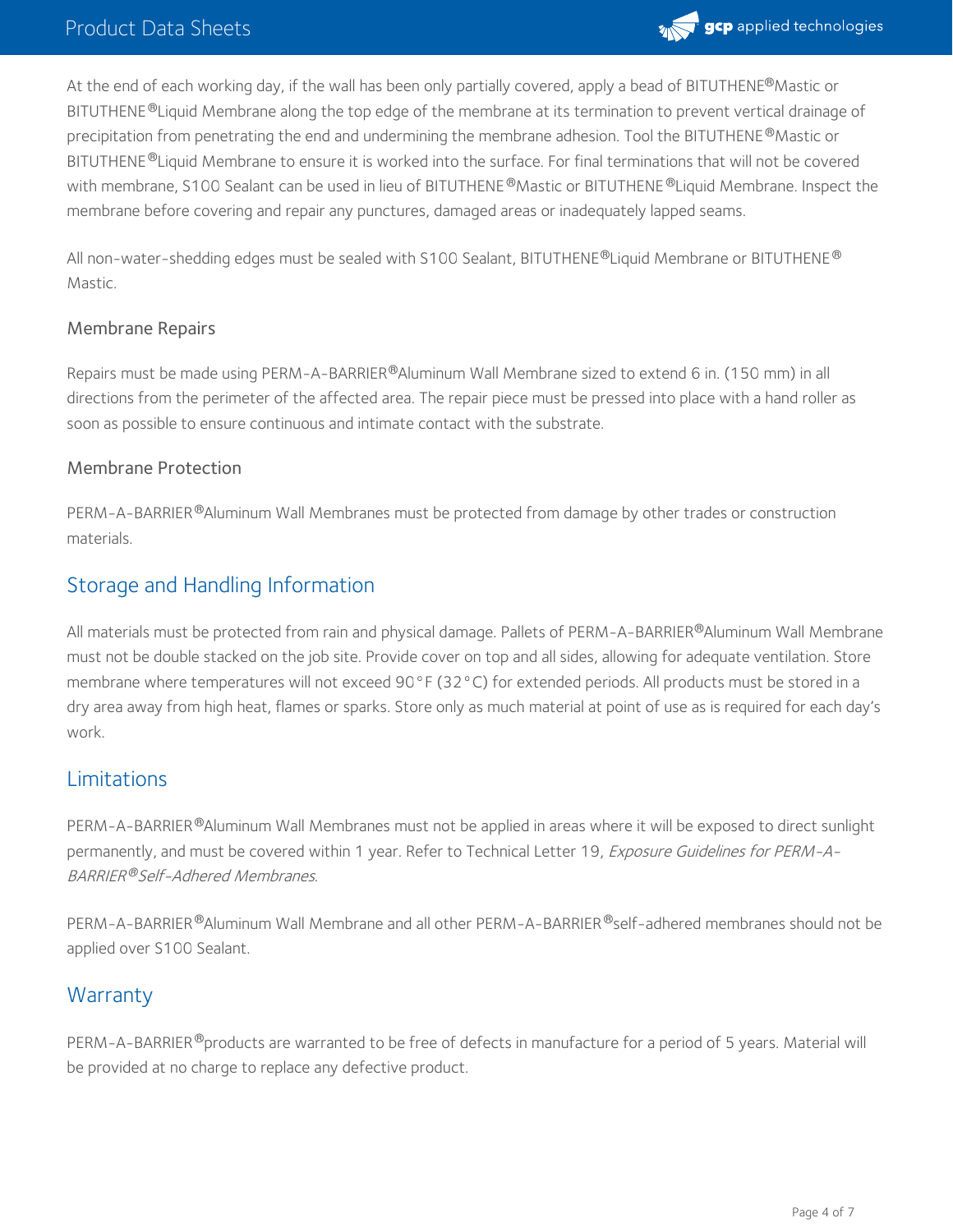## Technical Service

Support is provided by full-time technically trained GCP field sales representatives and technical service personnel, backed by a central research and development technical services staff.

## Supply

| <b>PRODUCT</b>                                  | <b>UNIT OF SALE</b> | <b>APPROXIMATE COVERAGE</b>                                                        | <b>WEIGHT</b> | <b>PALLETIZATION</b>             |
|-------------------------------------------------|---------------------|------------------------------------------------------------------------------------|---------------|----------------------------------|
| PERM-A-BARRIER® Aluminum<br>Wall Membranes      | 1 roll              | 225 ft <sup>2</sup> (20.9 m <sup>2</sup> ) per roll<br>3 x 75 ft (0.9 x 25 m) roll | 59 lbs/roll   | 25 cartons (25 rolls) per pallet |
| PERM-A-BARRIER <sup>®</sup> Wall<br>Flashing    |                     |                                                                                    |               |                                  |
| 12 in. (305 mm)                                 | 3 rolls             | 75 linear ft per roll                                                              | 25 lbs/roll   | 25 cartons (75 rolls) per pallet |
| 18 in. (457 mm)                                 | 2 rolls             | 75 linear ft per roll                                                              | 37.5 lbs/roll | 25 cartons (50 rolls) per pallet |
| 24 in. (610 mm)                                 | 1 roll              |                                                                                    | 55 lbs/roll   | 35 cartons (35 rolls) per pallet |
| 36 in. (914 mm)                                 | 1 roll              | 75 linear ft per roll<br>75 linear ft per roll                                     | 75 lbs/roll   | 25 cartons (25 rolls) per pallet |
| PERM-A-BARRIER® Aluminum                        |                     |                                                                                    |               |                                  |
| Flashing                                        |                     |                                                                                    |               |                                  |
| 6 in. (152 mm)                                  | 12 rolls            | 50 linear ft per roll                                                              | 6 lbs/roll    | 30 cartons (360 rolls) per       |
| 9 in. (225 mm)                                  | 6 rolls             | 50 linear ft per roll                                                              | 9 lbs/roll    | pallet                           |
| 12 in. (305 mm)                                 | 6 rolls             | 50 linear ft per roll                                                              | 12 lbs/roll   | 30 cartons (180 rolls) per       |
|                                                 |                     |                                                                                    |               | pallet                           |
|                                                 |                     |                                                                                    |               | 30 cartons (180 rolls) per       |
|                                                 |                     |                                                                                    |               | pallet                           |
| BITUTHENE® Mastic - 5 gal pail 1 pail           |                     | approx. 120 ft <sup>2</sup> at 60 mils                                             | 54 lbs/pail   | 36 pails per pallet              |
| BITUTHENE® Mastic - 30 oz                       | 12 tubes            | approx. 30 linear ft x 1/4 in.                                                     | 32 lbs/carton | 72 cartons (864 tubes) per       |
| tube                                            |                     | bead                                                                               |               | pallet                           |
| S100 Sealant - 29 oz. Cartridge                 | 1 cartridge         | approx. 30 linear ft x 1/4 in.                                                     | 29 oz.        | 10 cartridges/ carton            |
|                                                 |                     | bead                                                                               |               | 42 cartons/ pallet               |
| BITUTHENE <sup>®</sup> Liquid Membrane 1 pail   |                     | approx. 200 Linear ft/gal @ 1" 16 lbs/pail                                         |               | 100 pails per pallet             |
| $-1.5$ gal pail                                 |                     | wide x 90 mils.                                                                    |               |                                  |
| BITUTHENE <sup>®</sup> Liquid Membrane 1 pail   |                     | approx. 200 Linear ft/gal @ 1" 44 lbs/pail                                         |               | 24 pails per pallet              |
| - 4 gal pail                                    |                     | wide x 90 mils.                                                                    |               |                                  |
| PERM-A-BARRIER® Primer Plus 1 pail              |                     | 450-500 ft <sup>2</sup> /gal (11-12                                                | 43 lbs/pail   | 36 pails per pallet              |
| - 5 gal pail                                    |                     | $m^2/L$ )                                                                          |               |                                  |
| PERM-A-BARRIER® WB Primer 1 pail                |                     | 250-350 ft <sup>2</sup> /gal (6-8 m <sup>2</sup> /L) 45 lbs/pail                   |               | 32 pails per pallet              |
| - 5 gal pail                                    |                     |                                                                                    |               |                                  |
| BITUTHENE <sup>®</sup> Primer B2 LVC - 5 1 pail |                     | 325-425 ft <sup>2</sup> /gal (7.5-10                                               | 44 lbs/pail   | 48 pails per pallet              |
| gal pail                                        |                     | $m^2/L$ )                                                                          |               |                                  |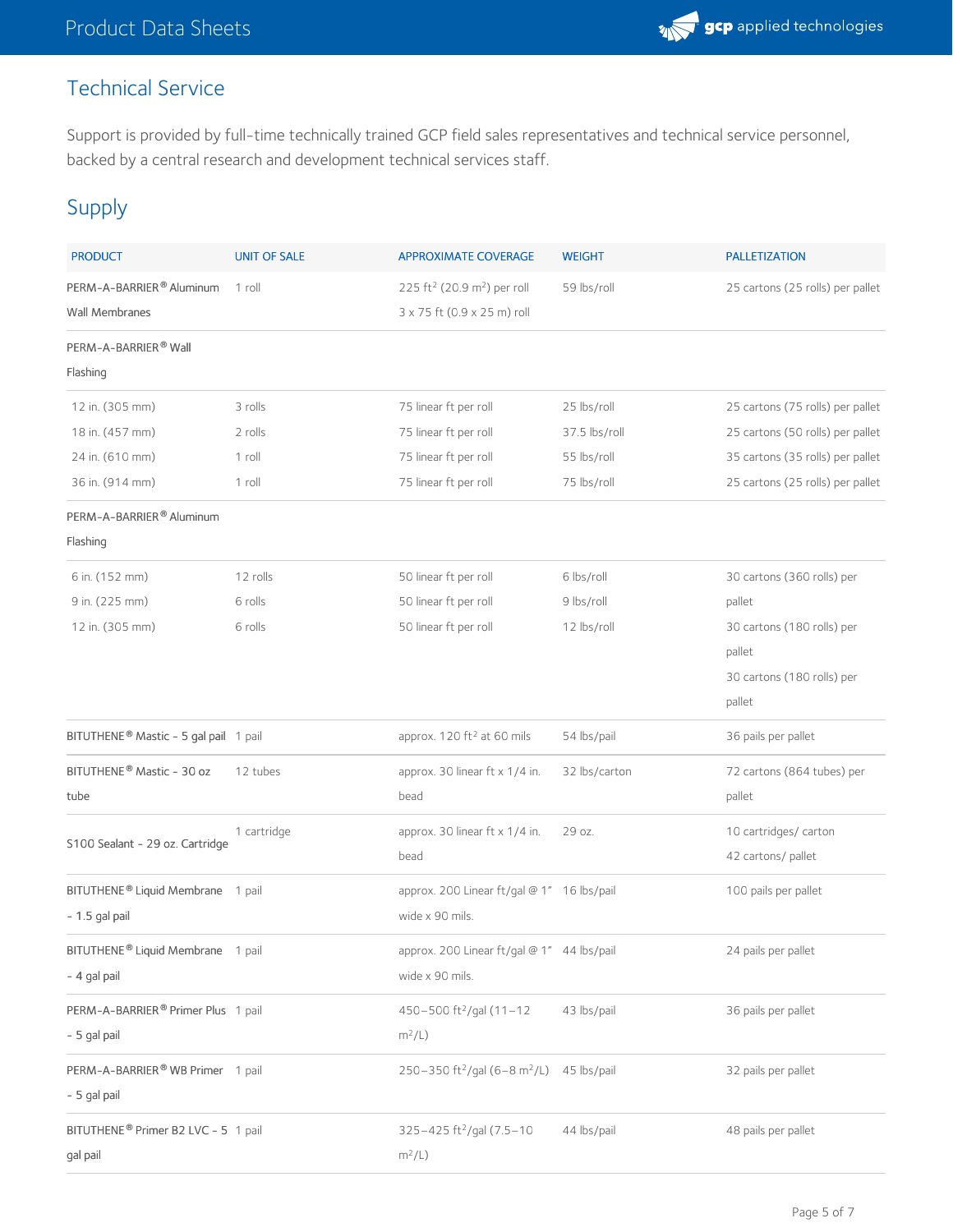

## Physical Properties

| <b>PROPERTY</b>                                                                | PERM-A-BARRIER® ALUMINUM WALL PERM-A-BARRIER®<br><b>MEMBRANE</b>                   | <b>LOW TEMPERATURE</b><br><b>ALUMINUM WALL MEMBRANE</b>                                     | <b>TEST METHOD</b>       |
|--------------------------------------------------------------------------------|------------------------------------------------------------------------------------|---------------------------------------------------------------------------------------------|--------------------------|
| Thickness                                                                      | $0.041$ in. $(1$ mm $)$                                                            | $0.041$ in. $(1$ mm $)$                                                                     | ASTM D3767 method A      |
| Minimum tensile strength, membrane                                             | 400 psi (2.8 MPa)                                                                  | 400 psi (2.8 MPa)                                                                           | ASTM D412 die C modified |
| Minimum tensile strength, film                                                 | 5000 psi (34.5 MPa)                                                                | 5000 psi (34.5 MPa)                                                                         | ASTM D412 die C modified |
| Minimum elongation, to failure of<br>rubberized asphalt                        | 200%                                                                               | 200%                                                                                        | ASTM D412                |
| Pliability, at 180° bend over 1 in. (25<br>mm) mandrel                         | Pass at $-25^{\circ}$ F ( $-32^{\circ}$ C)                                         | Pass at -45°F (-43°C)                                                                       | ASTM D1970               |
| Nail Sealability                                                               | Pass                                                                               | Pass                                                                                        | ASTM D1970               |
| Crack cycling, 1/8 in. (3.2 mm) at -<br>$25^{\circ}$ F (-32 $^{\circ}$ C)      | Unaffected                                                                         | Unaffected                                                                                  | ASTM C836                |
| Minimum puncture resistance,<br>membrane                                       | 70 lbs (311 N)                                                                     | 70 lbs/in. width (700 N/m)                                                                  | ASTM E154                |
| Lap peel adhesion at<br>minimum application temperature                        | 4 lbs/in. width (700 N/m)                                                          | 5 lbs/in                                                                                    | ASTM D1876 modified      |
| Maximum permeance to water vapor<br>transmission                               | 0.05 perms/(Pa.s.m <sup>2</sup> ) (2.9 ng)                                         | 0.05 perms/(Pa.s.m <sup>2</sup> ) (2.9 ng)                                                  | ASTM E96 method B        |
| Air permeance of in-place membrane <sup>1</sup>                                | 0.0002 cfm/ft <sup>2</sup> (<0.001 L/s/m <sup>2</sup> )                            | 0.0002 cfm/ft <sup>2</sup> (<0.001 L/s/m <sup>2</sup> )                                     | <b>ASTM E2178</b>        |
| Assembly air permeance at 1.57 psf<br>(75 Pa) pressure difference <sup>2</sup> | <0.0008 cfm/ft <sup>2</sup> (<0.004 L/s/m <sup>2</sup> )                           | <0.0008 cfm/ft <sup>2</sup> (<0.004 L/s/m <sup>2</sup> )                                    | <b>ASTM E2357</b>        |
| Water absorption (weight gain at 24<br>hours)                                  | 0.1%                                                                               | 0.1%                                                                                        | ASTM D570                |
| Wall assembly fire test                                                        | Pass as part of various wall assemblies<br>with foam plastic insulation insulation | Pass as part of various wall assemblies NFPA 285<br>with foam plastic insulation insulation |                          |

#### Footnote:

1. Air permeance measured at a pressure differential of 1.57 psf (75 Pa).

2. Results below detectable limits of laboratory equipment.